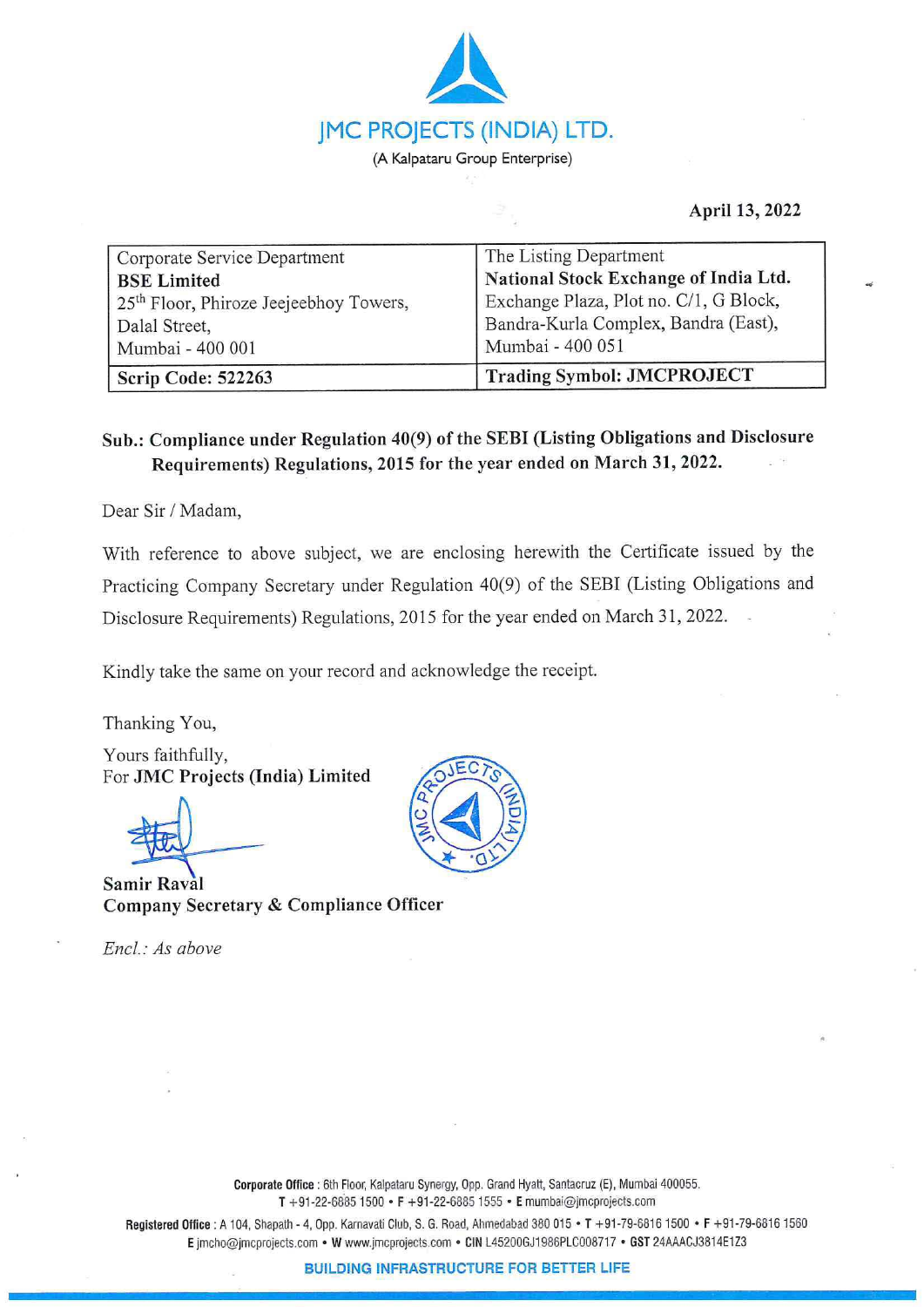

## **CERTIFICATE UNDER REGULATION 40(9) OF SECURITIES AND EXCHANGE BOARD OF INDIA (LISTING OBLIGATIONS AND DISCLOSURE REQUIREMENTS) REGULATIONS, 2015 FOR THE YEAR ENDED 31 5T MARCH, 2022.**

..

The Securities and Exchange Board of India (SEBI) vide gazette notification dated 8th June, 2018 and vide its press release dated 3rd December, 2018, amended Regulation 40 of the SEBI (Listing Obligations and Disclosure Requirements) Regulations, 2015 and has mandated that the transfer of securities would be carried out only in dematerialized form w.e.f. 01<sup>st</sup> April, 2019. SEBI vide its press release dated 27<sup>th</sup> March, 2019 clarified that the transfer deeds lodged prior to deadline and returned due to deficiency in the document may be re-lodged for transfer even after the deadline of 01<sup>st</sup> April, 2019. Further, SEBI vide its circular dated 07<sup>th</sup> September, 2020 has fixed 31<sup>st</sup> March, 2021 as the cut-off date for re-lodgment of such transfer deeds and the shares that are re-lodged for transfers shall be issued only in demat mode. SEBI has specified operational guidelines for transfer and dematerialization of re-lodged physical shares vide its circular dated 02nd December, 2020.

SEBI vide gazette notification dated  $24<sup>th</sup>$  January, 2022 read with SEBI circular no. SEBI/HO/MIRSD/MIRSD\_RTAMB/P/CIR/2022/8 dated 25<sup>th</sup> January, 2022 has mandated that companies shall effect issuance of certificates or receipts or advices, as applicable in dematerialized form only, while processing the service requests relating to Issue of duplicate securities certificate, Claim from Unclaimed Suspense Account, Renewal / Exchange of securities certificate, Endorsement, Sub-division / Splitting of securities certificate, Consolidation of securities certificates/folios, Transmission and Transposition.

Accordingly, on the basis of examination of the relevant documents relating to JMC PROJECTS (INDIA) LIMITED ('the Company') maintained and provided electronically by Link lntime India Private Limited, Registrar and Share Transfer Agents  $(RTA)$ , pertaining to the financial year ended 31<sup>st</sup> March, 2022 for the purpose of issuing a Certificate as per Regulation 40(9) of Securities and Exchange Board of India (Listing Obligations and Disclosure Requirements) Regulations, 2015, We hereby certify that:

Office: 111, 11th floor, Sai-Dwar CHS Ltd., SAB TV Lane, Opp. Laxmi Industrial Estate, Off Link Road, Above Shabari Restaurant, Andheri (West), Mumbai-400 053 Tel .: 26301232/26301233 Email: cs@parikhassociates.com Website: www.parikhassociates.com Firm Unique Code: P1988MH00